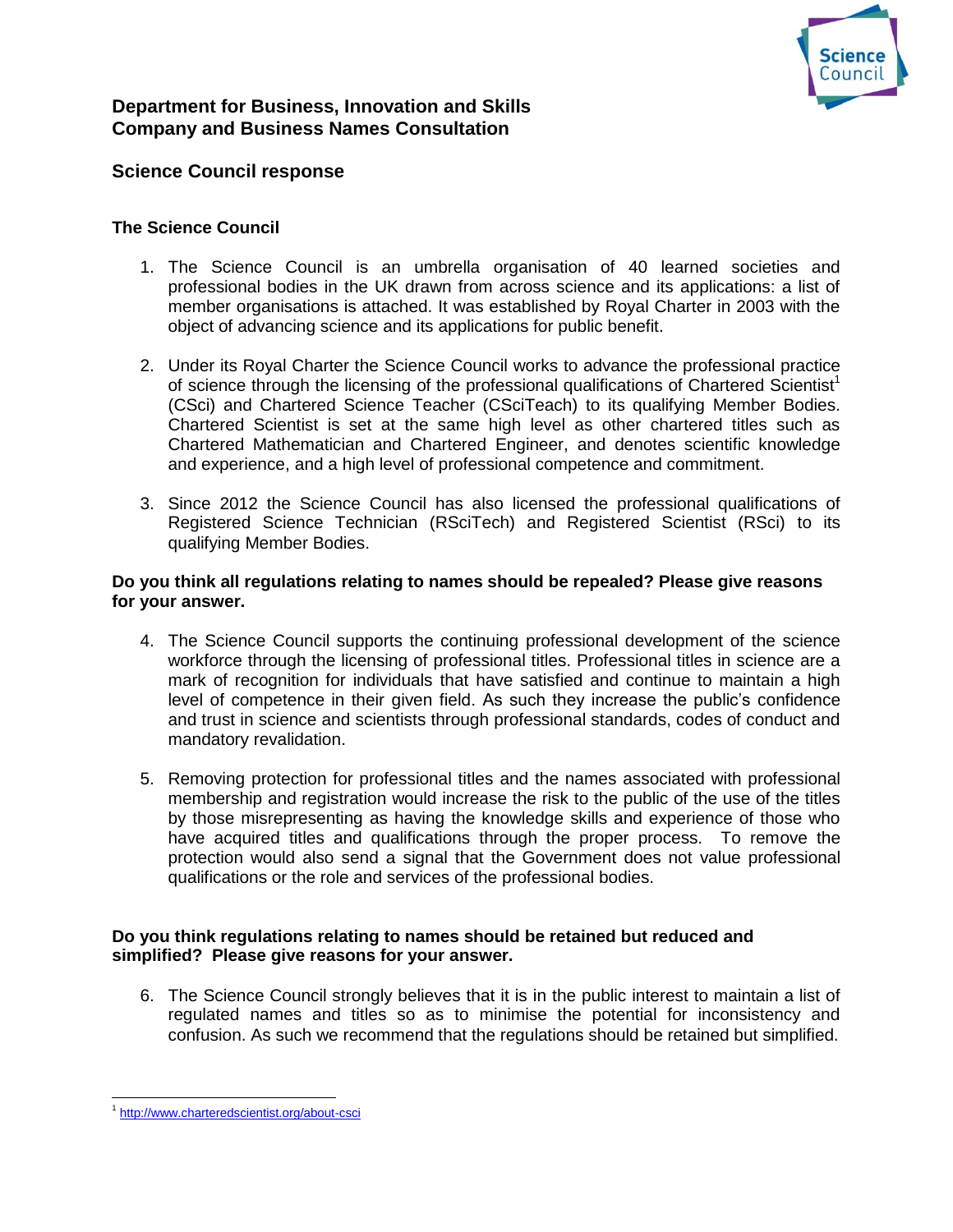#### **Do you think the list of "sensitive" words should be reduced? If so, which words would you recommend for removal and why?**

7. The Science Council's Member Bodies continue to use a number of names currently on the "sensitive" words list. These include:

| Accredit     | Accreditation |
|--------------|---------------|
| Accredited   | Accrediting   |
| Association  | Authority     |
| Charitable   | Charity       |
| Charter      | Chartered     |
| Council      | Institute     |
| Institution  | Register      |
| Registered   | Registrar     |
| Registration | Regulation    |
| Royal        | Society       |
|              |               |

- 8. The use and meaning of these terms in the context of professionalism is long-standing. They have clear legal origins and are terms that the public understands and are comfortable with. The Science Council believes that removal of any of these names from the "sensitive" words list could lead to unrestricted rights of use and create a situation where all types of organisations might adopt them, confusing the public and undermining the reputation and value of the public benefit services currently associated with them.
- 9. For example, a number of the Science Council's Member Bodies have "Institute", "Institution", in their title.<sup>2</sup> Removal of either or both of these terms from the "sensitive" words list could result in the formation of organisations that adopts comparable names to that of already established Bodies, and would mislead the public by falsely conveying authority, status or pre-eminence to which they were not entitled. The terms are not interchangeable so both should be retained.
- 10. The Science Council would urge the Government to retain "Charter" and "Chartered" on the list of "sensitive" words. The awarding of chartered status is granted to individuals deemed appropriately qualified to practice by an organisation incorporated under Royal Charter granted by the Privy Council. The Science Council has a number of its Member Bodies established by Royal Charter.<sup>3</sup>
- 11. The Science Council considers that the recent proposal to use of the term 'Chartered' as a quality mark for by further education institutions would be misleading and inappropriate and has strongly opposed this. Chartered titles are recognised globally as a standard of knowledge and professionalism. Using chartered status as a statutory quality mark for institutions risks confusing the public and risks devaluing the prestige that chartered status confers on the individuals. Professional bodies, including the Science Council, have worked for many years to establish as Chartered Status as an esteemed professional award and a valuable UK export<sup>4</sup>.

<sup>&</sup>lt;sup>2</sup> Institute of Biomedical Science, Institute of Brewing and Distilling, Institute of Clinical Research, Institute of Corrosion, Institute of Food Science and Technology, Institute of Marine Engineering, Science and Technology, Institute of Materials, Minerals and Mining, Institute of Mathematics and its Applications, Institute of Measurement and Control, Institute of Physics and Engineering in Medicine, Institute of Physics, Institute of Science and Technology, Institute of Water, Institution of Chemical Engineers, Institution of Environmental Sciences.

Association for Science Education; BCS The Chartered Institute for IT; British Psychological Society; Chartered Institution of Water and Environment Management; Geological Society; Institute of Physics; Institute of Mathematics and its Applications; Institution of Chemical Engineers; Royal Society of Chemistry; and Society of Biology.

<sup>4</sup> [http://www.professionsforgood.com/?page\\_id=711](http://www.professionsforgood.com/?page_id=711)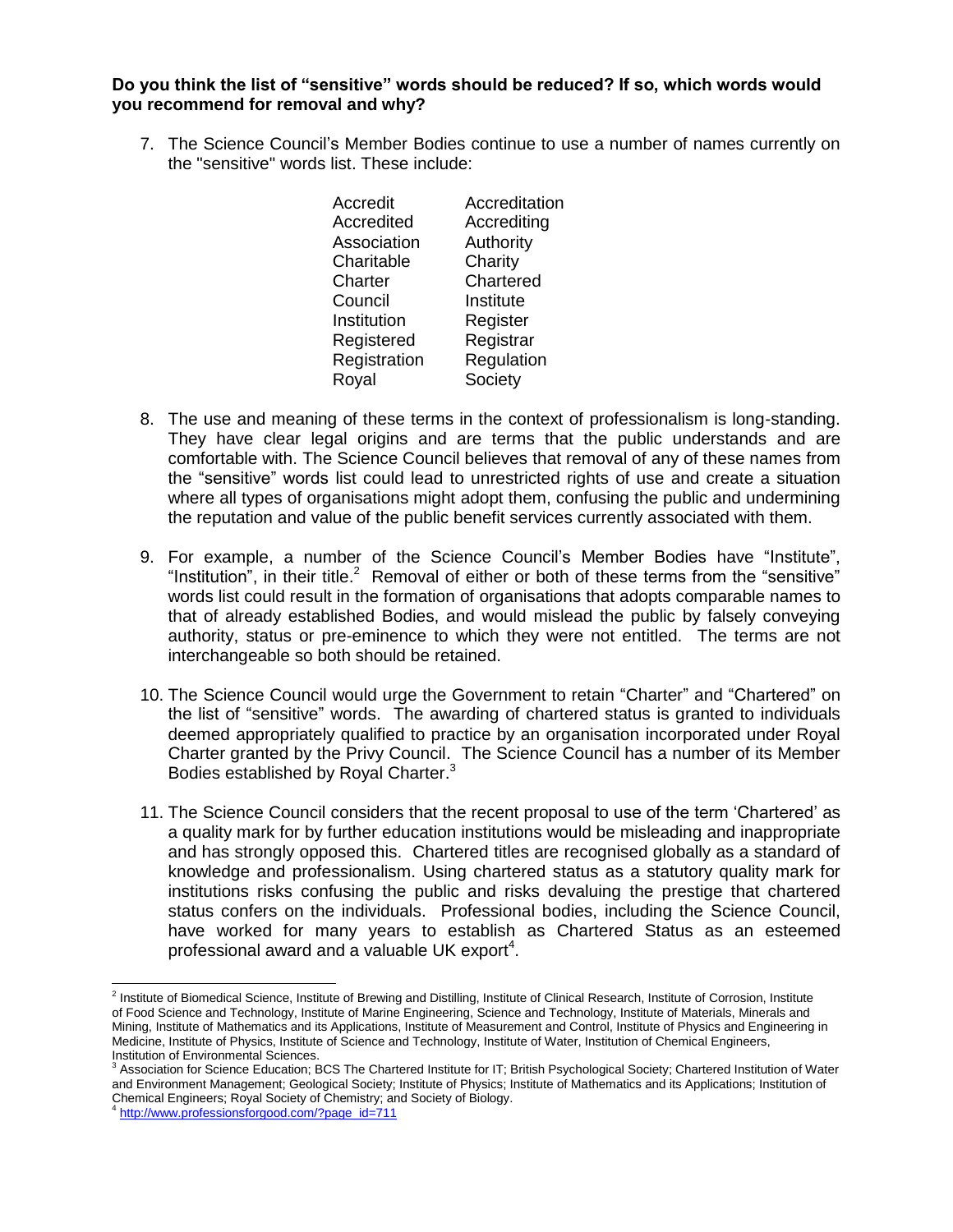## **Do you think the list of words on the "same as" list should be reduced? If so, which words would you recommend for removal?**

No Comment

Diana Garnham Chief Executive

May 2013



#### **Member Bodies of the Science Council May 2013**

- 1. Association for Clinical Biochemistry and Laboratory Medicine\*
- 2. Association of Neurophysiological Scientists\*
- 3 Association for Science Education\*\*/ \*\*\*
- 4. British Academy of Audiology
- 5. British Association of Sport and Exercise Science